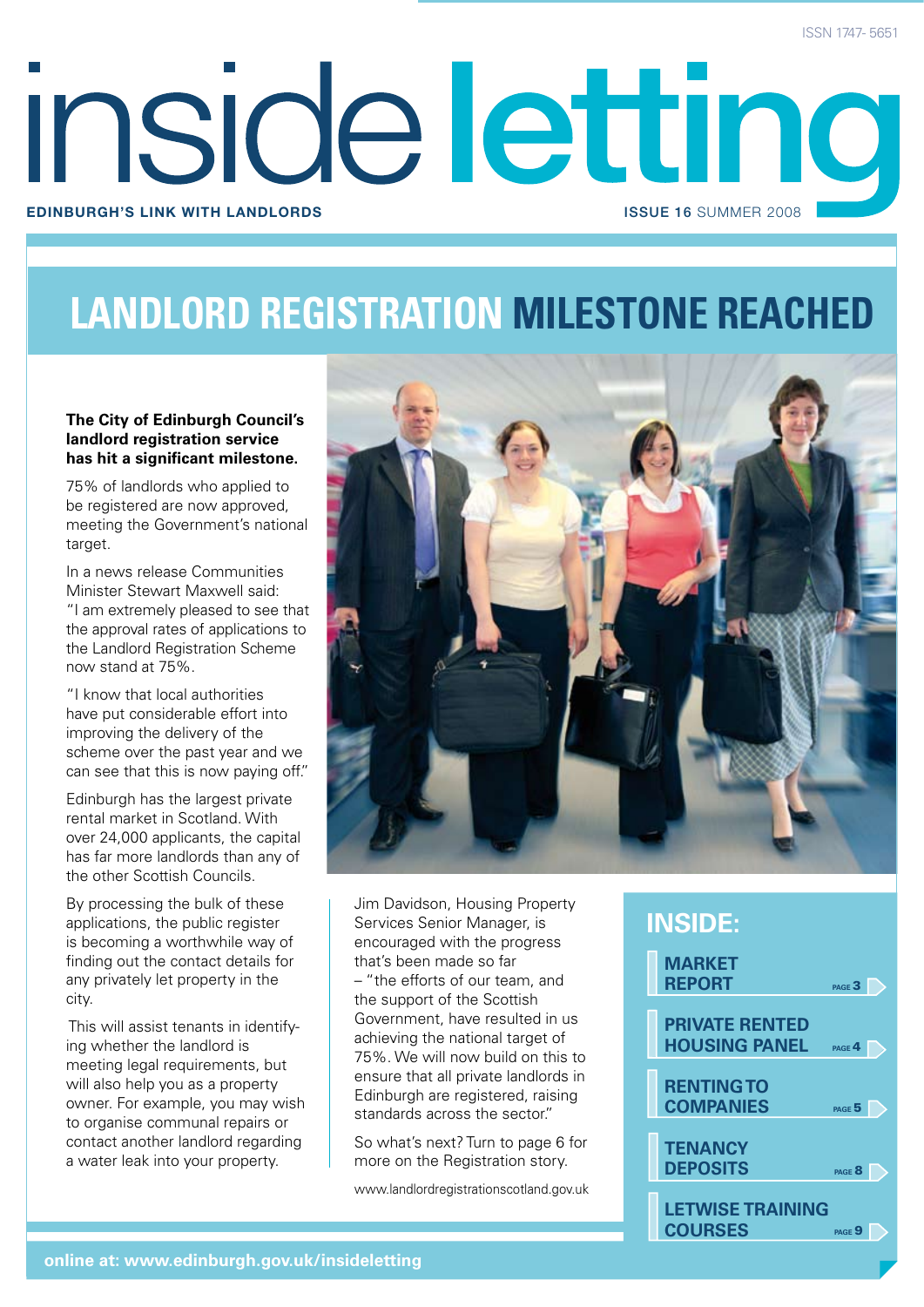## **welcome**

Welcome to the summer edition of Inside Letting. Edinburgh's holiday let season is getting longer – with the Edinburgh International Film Festival starting early, and the Jazz and Blues Festival kicking off on the 25th July, there has been continuous demand since mid June straight through to the end of the Festival and Fringe in August. It's no wonder that landlords jump into this lucrative market.

But what about the rest of the year? As you can see in our market report (page 3), the quieter sales market can lead to a rental market boost, with stiff competition for rental stock being reported by both landlords and tenants.



Also in this issue you can find out about the progress of landlord registration (page) 6) and make sure you understand how the new private rented housing panel operates (page 4).

**Inside Letting needs you!** We are currently recruiting board members for Inside Letting. If you have something to say about the Edinburgh lettings market and would like to help shape what goes in the magazine, why not join us? You would be required to attend no more than four meetings a year at which you will help to review proposed articles.

If you are interested or would like to know more about this opportunity, please contact Lindsay Souter on 0131 529 2178 or by e-mail on insideletting@edinburgh.gov.uk

**STOP PRESS**: Edinburgh Landlord Day – Tuesday 28 October 2008



Letwise have teamed up with Trading Standards to ensure Edinburgh's Tenancy deposits are being handled fairly.

The City of Edinburgh Council receives just over 700 enquiries per year concerning tenancy deposits. A significant proportion of the letwise caseload concerns the various aspects of this largely unregulated area of private renting.

Letwise has always given advice to both landlords and tenants on how to hold the deposit, when it should be handed back, how to safeguard a deposit and what to do when there is a dispute. However, the most common enquiry is from tenants who feel that their deposit has been withheld unreasonably.

### **Edinburgh's tenancy deposits** under the microscope

The Housing (Scotland) Act 2006 makes provision for a Tenancy Deposit scheme. However, research is still ongoing by the Scottish Government into whether this would be beneficial in Scotland. Inside Letting will keep you posted on any findings or decisions.

Trading Standards have the responsibility to enforce consumer law against traders who withhold deposits without lawful justification. This may be looked upon by the courts as an unfair commercial practice. To protect consumers in the private rental market, Trading Standards, in partnership with letwise, has prepared a deposit pack for landlords and agents.

The pack is to be trialled by selected ELA agents. Trading Standards officers will visit

Edinburgh letting agents explaining the pack and the legislation contained in it.

As part of the project, Trading Standards are also keen to look at unfair terms and conditions within leases. The Office of Fair Trading has issued quidance on unfair terms. Although the document is aimed at the Shorthold tenancies of England and Wales, these guidelines also apply to Scotland:

www.oft.gov.uk/shared\_oft/reports/ unfair\_contract\_terms/oft356.pdf

If you want to make sure that you are handling deposits correctly, why not book a place on the next Marketing Your Property and **Deposits** course. See the training programme at the back of the magazine for details.



Inside Letting is published by The City of Edinburgh Council. Please contact:

**Lindsay Souter The City of Edinburgh Council Chesser House, 500 Gorgie Road Edinburgh EH11 3YJ Tel: 0131 529 7454**

ALL RIGHTS RESERVED. MATERIAL CONTAINED IN<br>THIS PUBLICATION MAY NOT BE REPRODUCED, IN<br>WHOLE OR IN PART, WITHOUT PRIOR PERMISSION<br>OFTHE CITY OF EDINBURGH COUNCIL (OR OTHER<br>COPYRIGHT OWNERS). WHILST EVERY EFFORT IS<br>MADE TO E is accepted for any errors, omissions or misleading statements.

letwise **EDINBVRGH**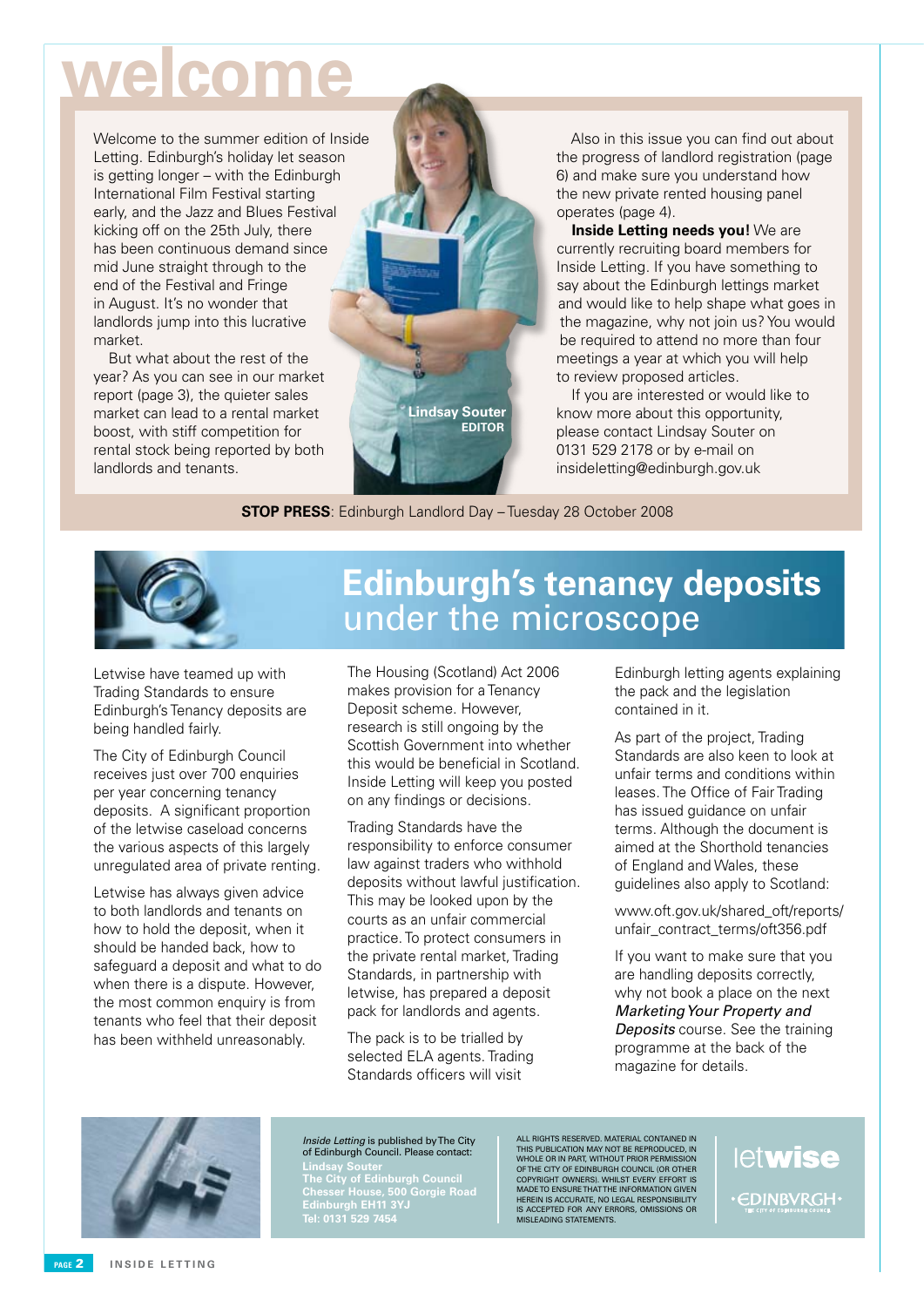## **Market Repor**



## $Dunpark$

As the diagnosis for Edinburgh's housing market continues to look increasingly sluggish, following the wider UK trend of more properties for sale and less actually selling, landlords should be assured that the flipside of reduced house sales is that Edinburgh's rental market remains buoyant with strong tenant demand.

Landlords should be encouraged to remain immune to a case of cross market jitters, despite worrying reports fuelling consumer anxiety and the poor prognosis of the housing market, as the letting market is in good health.

Across the board in Edinburgh, from one bedroom flats in Gorgie to five bedroom Georgian terraces in the New Town, rental properties are benefiting from increased consumer demand, translating into some of the highest occupancy rates experienced in years.

Here at Dunpark we are experiencing record tenancy rates of 99.5%, with the average tenancy occupancy 354 days per year and properties renting like hotcakes - 70% of Dunpark's properties have let within three viewings.

Rents in all properties have experienced strong growth of up to 15% in the first six months of this year as the letting market remains upbeat, due to uncertainty in the buying market and first time buyers unable to climb that first rung of the property ladder.

A by-product of the increased tenant demand is that letting is currently benefiting from a loss of some of that 'just renting' stigma.

With consumers stung by increasing price hikes in the cost of essentials, such as heating, food and fuel, renting a property is beginning to look like an attractive option for many.

Offering greater flexibility and less financial commitment than buying, many consumers are taking the long-term view that renting

is no longer the poor cousin and are demonstrating this in the marketplace.

With the credit crunch expected to continue squeezing consumers, landlords should be aware of the possibility of an increase in rental arrears and implement a robust rental management system to flag up this problem and deal with it promptly and efficiently.

Dunpark's stringent system has enabled us to keep arrears to an absolute minimum - currently 0.025% of total rental income, but tight controls must be maintained.

Landlords planning to build their investment portfolio will find profitable long term prospects if they follow the golden rule of letting: when buying an investment property, buy something that somebody wants to rent.

And for those landlords beginning to feel the pinch - seek advice sooner rather than later.

**www.dunpark.co.uk 0131 557 4466**

### **Debt Advice Team**

If you are experiencing money difficulties, it may be possible to get assistance from the Council's Debt Advice Team.

You can contact members of the team by phone on 0131 225 1255, or by dropping in to see the Duty Adviser on Monday, Wednesday, Thursday or Fridays 9.30am–1pm, or Tuesdays 10am–1pm.

**The Advice Shop, 85-87 South Bridge, Edinburgh EH1 1HN**

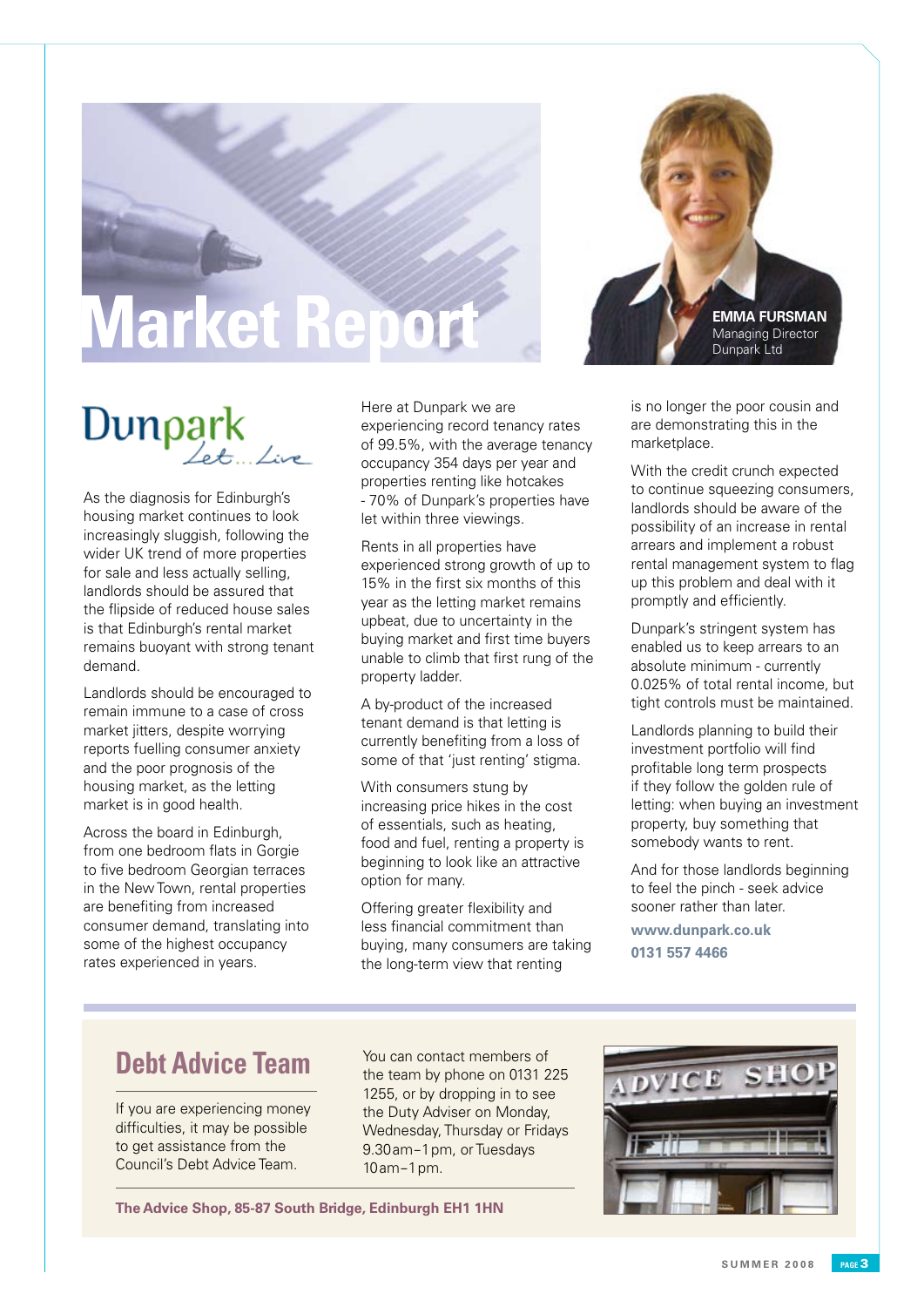

**JIM BAULD** Solicitor and panel member

## What to expect at the private rented housing panel

Disputes relating to repairs have been a constant feature of the relationship between landlords and tenants for hundreds of years. Such disputes are often time consuming, expensive and detrimental to a happy relation between the parties. Since September 2007, such disputes in the private rented sector in Scotland can now be determined by the Private Rented Housing Panel.

This Panel was created from the existing Rent Assessment Panel in terms of the Housing (Scotland) Act 2006. Landlords who have attended the Letwise Law of Repairs course will be aware of the relevant legal provisions contained in the Act which create the new Repairing Standard in private sector tenancies.

If a tenant believes that a landlord is not maintaining a property at this standard then the tenant now has the option of making an application to the new panel to seek a resolution of the dispute.

The Private Rented Housing Panel is an independent body (although funded by the Scottish Government) based in Glasgow and presided over by Isabel Montgomery. The term Private Rented Housing Panel refers to the organisation itself - applications are decided by means of committees set up from a pool of members who are available for appointments. A Private Rented Housing Committee will usually consist of a lawyer acting as a chairperson, together with a chartered surveyor and a lay member.

The aim behind the Panel is to make the process of resolving repairs disputes quicker and easier than going to court. The Panel offers two options to resolve the dispute; either by use of the committee mentioned above or by in-house mediation service.

If the matter proceeds to one of the committees, members will usually come to the property in question to look at the repair issues which have been raised and will hold a hearing to allow each party to explain their position. Travelling expenses incurred in attending such a hearing can be reclaimed from the panel (subject to certain limits). The website provides substantial guidance on the work of the committees. At the hearing the chairperson of the committee will conduct the hearing and will allow parties to present their case in a fair and reasonable fashion.

> **… the best advice to landlords is to ensure that all properties meet the Repairing Standard**

The committee hearings are not as formal as court hearings and legal representation is not generally expected or required. After the hearing the committee will issue a decision in writing. The committee has a variety of powers including the issue of a "Repairing Standard Enforcement Order" (RSEO).

If parties prefer to avoid the committee route they can agree to mediation. Mediation is designed to be practical and confidential. The mediators employed by the PRHP are trained and impartial and have excellent skills in helping parties resolve even the most complex disputes. Again, substantial information on the mediation facilities provided by the Panel is available on their website.

Since September 2007 the Panel have begun to deal with an increasing number of cases and it is expected that a bank of decisions should soon be available on the Panel's website indicating how these matters have been resolved. Clearly, once these decisions are available it will become much easier to advise a party on the likely outcome of these committee hearings.

Until that occurs, the best advice to landlords is to ensure that all properties meet the Repairing Standard to ensure that no tenant has any opportunity to lodge a complaint to the Panel. The Repairing Standard itself is clearly set out in the Act and is also clearly explained in the Letwise training. If, as a landlord or a tenant, you are unsure of the requirements set out in the Repairing Standard, further information is available from Letwise staff or by attending the Law of Repairs course.

For course dates check the back of this edition of Inside Letting.

Substantial information on the PRHP is available at its website at www.prhpscotland.gov.uk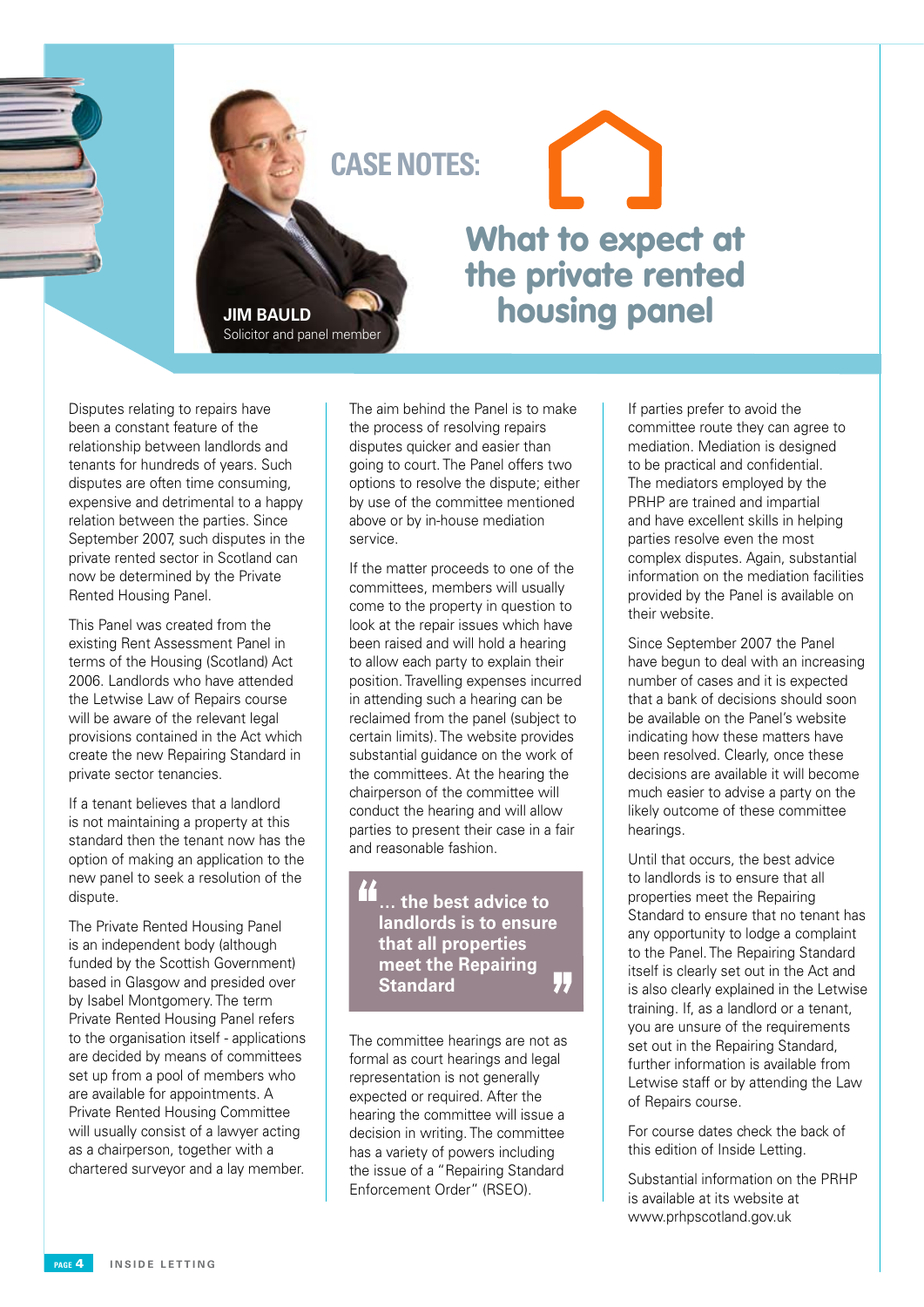### **LETS GO CORPORATE**

In Edinburgh there is substantial demand from businesses looking to rent property to use as temporary accommodation for workers who are relocating or will only be in town during the week.

If you want to let your property to someone who will then rent it out to someone else – make sure you are using the correct type of contract.

One of the principles of the assured or short assured tenancy is that the tenant takes the property and lives in it as their main and principal home. A company could not fulfil this criterion. Letwise have seen several cases where landlords have used residential leases and have run into problems down the line.

If the company that you are dealing with has not drawn up a commercial leasing contract you should get a solicitor to do this for you. Remember, unlike residential leases, you can pass this cost on to the other party.

Make sure the agent you are dealing with is registered with Landlord Registration, as they will be dealing with the day to day running of the property, and therefore they must be registered.

You may also want to factor the council tax payments into the rent. Large companies can be bureaucratic and may not pay the council tax on time. You don't want a bill for the whole year's tax because a few payments have been missed.

If you need to end the commercial lease because it has been breached or it has ended, you will have to follow the correct legal procedures to terminate a commercial agreement. Court action to remove the actual tenants would be a normal summary cause action.

**For more info contact letwise on 0131 529 7454 or your solicitor**



## **STAIR CLEANING MADE EASY**

One of the obligations of tenement living is taking a turn cleaning the stair. Most landlords include this obligation in their tenancy agreement, but have trouble enforcing the clause. Stair cleaning can be a source of conflict between neighbours.

#### **ESCS**

Now anyone responsible for stair cleaning in a tenement can join the Council's Edinburgh Stair Cleaning Service (ESCS) and enjoy a value for money, hassle free service.

Tenants don't need to organise a cleaning rota or clean the stair themselves.

Landlords can engage ESCS and add the cost to the rental payment. Landlords don't even have to organise payment from neighbours – ESCS take care of everything.

Tenants and neighbours will enjoy living in a clean, cared for tenement, and by maintaining the stair the property will be a far more attractive rental proposition to potential tenants.

#### **ESCS CAN GUARANTEE**:

- a regular, reliable and established service
- a service that's being used by over 11,000 Edinburgh residents
- a service that saves time and effort
- $\bullet$  a value for money service
- $\bullet$  simple ways to pay
- $\bullet$  a flexible service
- $\bullet$  a service with clear cleaning standards
- a service that's monitored daily

If you'd like to join the service you need the majority of owners in the stair to agree. The easiest way to do this is to arrange a stair meeting.

Any contractors used by ESCS to clean the stair have been through a strict tendering process and were selected on the basis of value for money, reliability and quality of work.

There's a set charge which is paid yearly in advance at the start of the service. After this, ESCS send an annual invoice to each property in your tenement.

Tel: 0131 529 7827 E-mail: staircleaning@edinburgh.gov.uk Online: www.edinburgh.gov.uk/staircleaning

FIND OUT MORE Tel: 0131 529 7827 Write to: Edinburgh Stair Cleaning Service, C:2 Waverley Court, 4 East Market Street, Edinburgh EH8 8BG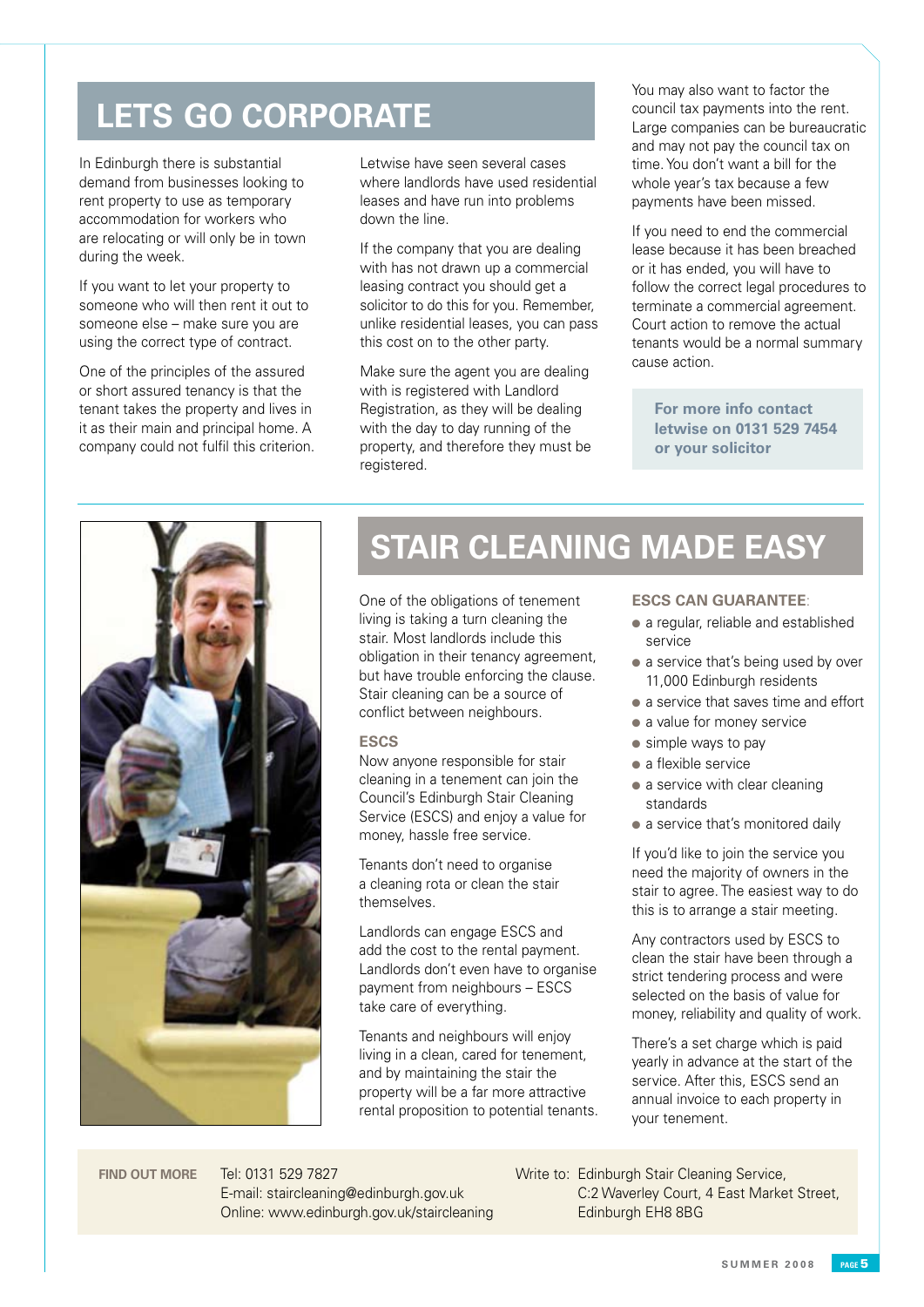## **The Landlord Registration**

#### **Since the introduction of Landlord Registration in 2006, efforts have concentrated mainly on approving the applications that flooded in at the start.**

We are able now to supplement our enforcement activities and have increased staff focusing on this area. Increasingly, staff will be getting out from behind their desks and taking to the streets.

Avril and Jenni are two Registration Officers dedicated to seeking out private landlords who have yet to apply for registration. They will also be responding to any complaints received about suspected non-registered privately let properties and making contact with landlords to ensure compliance with the law.

Avril and Jenni will work with the complainant, private landlord and tenant to determine whether any breaches of tenancy law put the landlord's registration at risk.

Both are keen to draw on their previous experiences. Jenni explains "My experience in Housing Benefits investigation will be very valuable in my new role in Landlord Registration" Avril adds "I am moving from HMO Licensing and look forward to developing my skills in this challenging work".



Remember to change your details when:

- $\bullet$  you sell a property
- $\bullet$  you buy a property
- you change agents
- you change your email address
- you change your name
- you change your address
- you no longer let property
- you have previously only let HMO property and you now have a non-HMO property

Also, should you or your tenant be affected by any non registered private rented accommodation, please contact landlordregistration@edinburgh.gov.uk who will investigate.

#### **LANDLORDS AND AGENTS PLANNED IMPROVEMENTS TO LANDLORD REGISTRATION**

Lessons have been learned since landlord registration was introduced two years ago. Improvements are being made by changes to procedures and computer upgrades. However, some changes can only be made through changes to the legislation. These changes will affect the fee and discount structure, advice and assistance regulations and exemptions.

The Scottish Government has embarked on a consultation exercise with local authorities, stakeholders and now the wider public. A consultation paper is being created and will be issued to landlords by e-mail. If you receive this please take this opportunity to help us to improve the service we provide.

If you wish to know more about this please visit the Scottish Government's website. The consultation pages can be found at **www.scotland.gov.uk/consultations** where you will be able to input your opinions on the Landlord Registration scheme.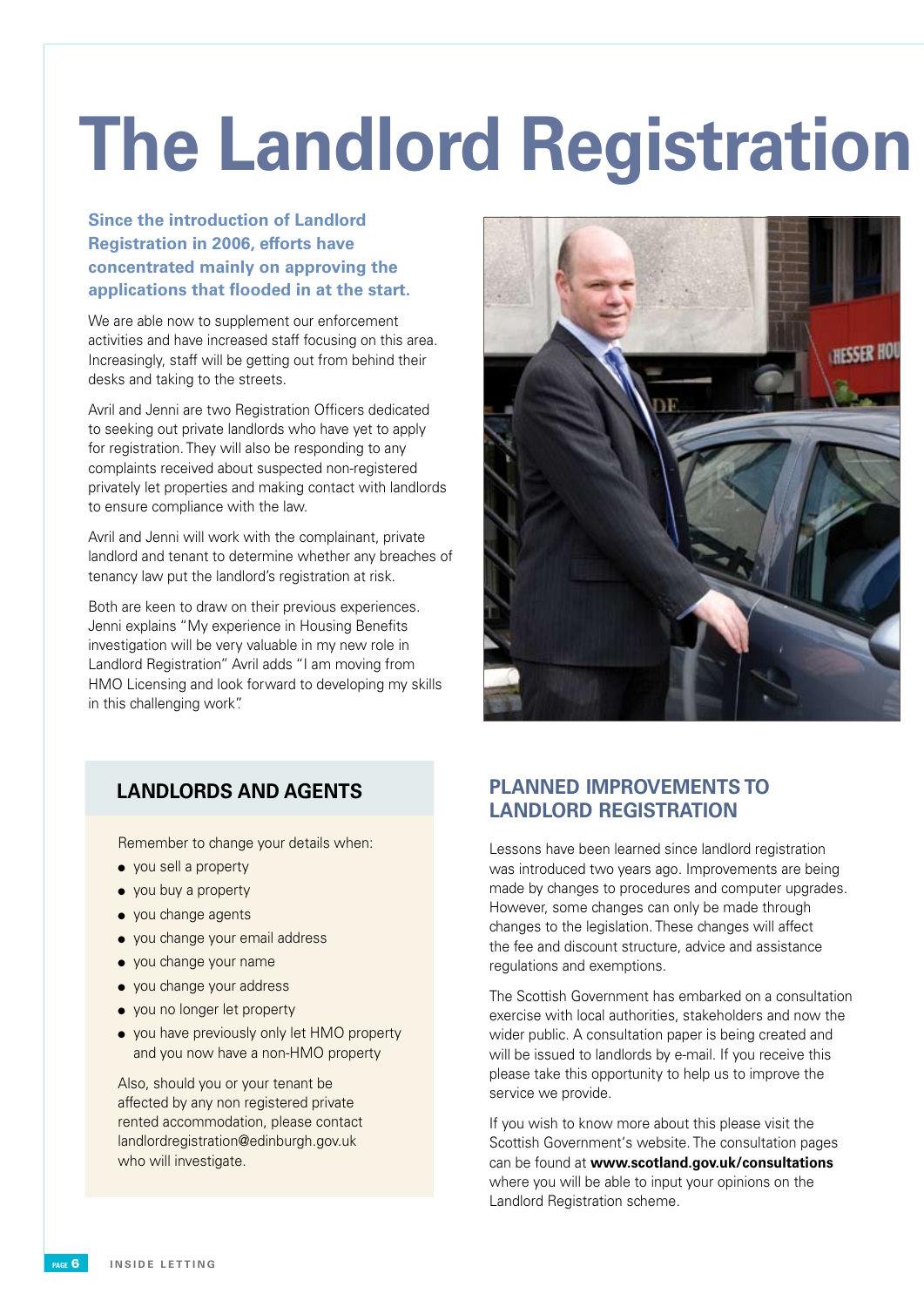## **The Landlord Registration team gets mobile!**





Back row: Bruce Binnie, Grant Smith Middle row: Trevor MacDonald, Pippa Swan, Frank Sandison, Nick Brigg James Wilson

#### **REGISTRATION – FAST FACTS**

Part 8 of the Antisocial Behaviour, etc (Scotland) Act 2004 means most private landlords must apply for registration with their local authority

Registration costs £55 per landlord plus £11 per property

10% discount for online application

Registration valid for three years

17% of households are privately rented in Scotland

24,000 applications received by June covering around 30,000 properties

18,000 applications have been approved

Over 113,000 landlords have applied to register across Scotland.

#### **KEEPING YOUR RECORDS UP TO DATE**

The need for landlords to register is still a fairly new requirement in housing. Once applied and registered it is three years before the landlord needs to re-register. It is therefore understandable that many landlords forget all about their registration after they have been approved.

However, it is a legal requirement for all landlords to keep their records up to date on the register.

This can be easily be done by going online to www. landlordregistrationscotland. gov.uk and checking what has been recorded and making any changes required.

In particular, it is essential that contact details are kept up to date in order that Landlord Registration can issue material to the landlord at their correct address when required.

If you have forgotten your user name and password to use the web site please get in touch.

If you do not want to use the internet site then simply e- mail us at landlordregistration@ edinburgh.gov.uk or phone us on 0131 469 5293 and our staff will be pleased to help you with the amendment.

Please also be aware that if you supplied us with an e-mail address then we may use that e-mail address to contact you when renewal is due.

It is therefore important that if you supplied an e-mail address it should be one that only you have access to. If, for example you have borrowed someone else's then it would be advisable to set up your own and change the details on the register.

**S U M M E R 2 0 0 8 page**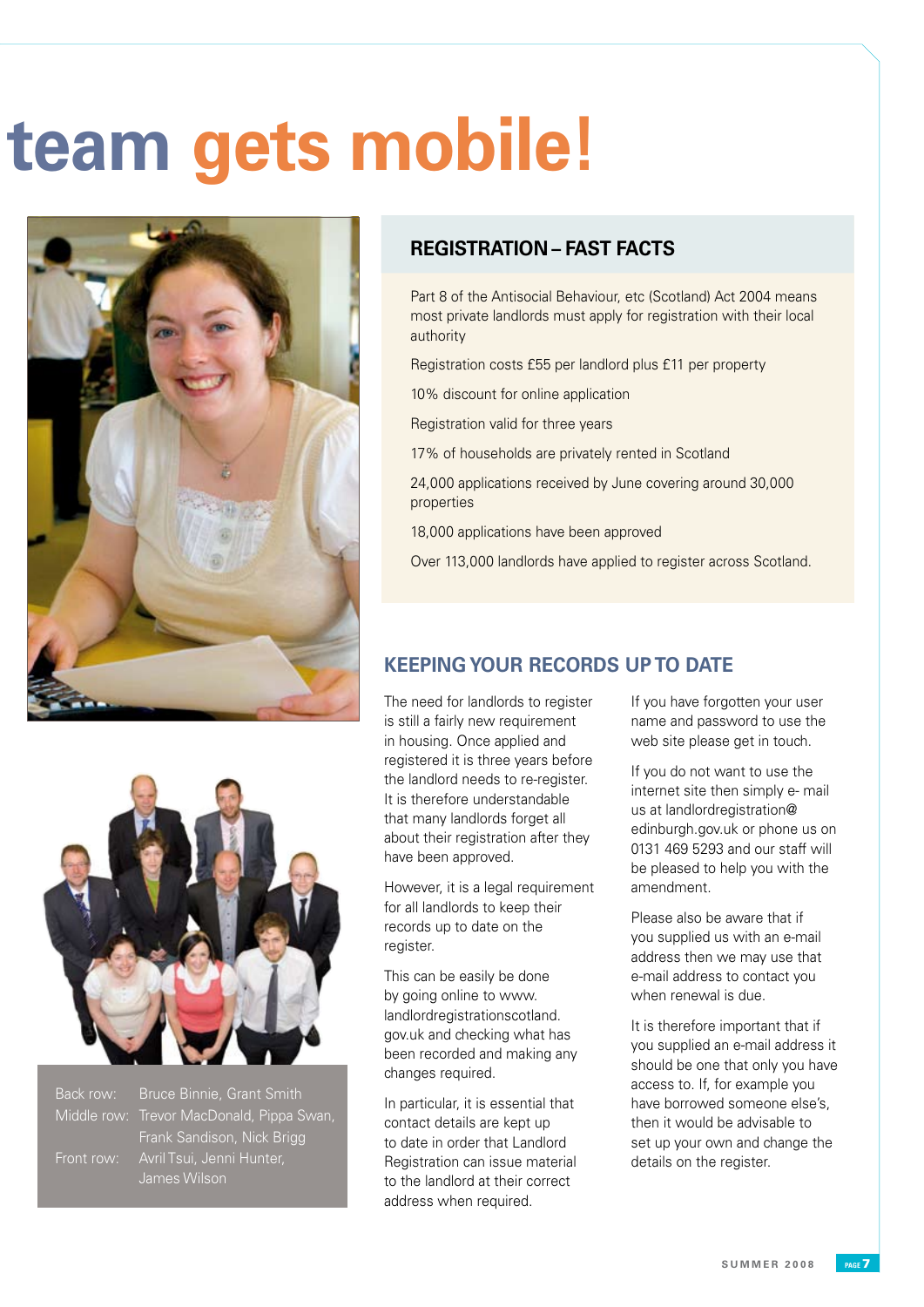### **Sale and rent back – is it fair?**

The Office of Fair Trading (OFT) has launched a market study into the sale and rent back sector.

Sale and rent back (also known as 'sale and lease back') arrangements involve individual homeowners selling their property at a discount, in return for the option to remain in the house as a tenant. These arrangements may be taken up by consumers in financial difficulty facing possible repossession of their homes.

Sale and rent back is a relatively new sector which appears to be growing quickly. If the number of consumers potentially facing repossession increases, it is possible that the take-up of sale and rent back arrangements will also increase.

Investors have found sale and lease back an attractive proposition as the property comes with a sitting tenant, therefore providing immediate rental income.

These properties are usually sold below market value, which adds to the appeal. However, some tenants have ultimately lost their homes completely when short assured tenancies have been ended or the company who bought their home has gone bust.

The OFT intends to take a detailed look at the sale and rent back product and, bearing in mind the circumstances in which these products are sold, consider whether existing consumer protection legislation is sufficient. They aim to complete this study by September 2008.

John Fingleton, OFT Chief Executive, said: "Sale and rent back schemes might be helpful for some consumers but there are potential concerns, including whether consumers in difficult circumstances are making well informed choices.

"We are therefore prioritising this work to take a good look at whether consumers are adequately informed and protected."

Adam Sampson, Chief Executive of charity Shelter, agrees: "This study is urgently needed, and comes on the back of vulnerable people losing their homes to some dishonest sale and leaseback companies."

The OFT will be contacting trade bodies, providers of sale and rent back arrangements, consumer groups, and other organizations associated with the industry.

Other interested parties can submit written views to:

Sale and rent back study Office of Fair Trading Fleetbank House 2-6 Salisbury Square London EC4Y 8JX

E-mail: saleandrentback@oft.gsi.gov.uk

### **CORGI replaced by Capita**

The Health and Safety Execuitive (HSE) announced that it has chosen Capita as its preferred bidder to run the new registration scheme for UK gas installers from 1 April 2009.

The new scheme is set to deliver a suite of changes to improve consumer gas safety whilst also simplifying the regime, and securing best value for money for installers.

The HSE stated that the main differences between the bids from Capita and CORGI lay in their approaches to introducing innovation, promoting gas safety and a new brand, delivering efficiencies and ensuring continuous improvement.

Geoffrey Podger, Chief Executive of HSE, said: "I would like to thank CORGI for their contribution over the years; and look forward to Capita bringing a fresh approach to gas safety and improved value for money."

CORGI will be working with Capita to ensure a smooth transition period. They stressed the decision would have no disruptive impact on the dayto-day running of CORGI-registered businesses.

The Association of Plumbing and Heating Contractors warned that new entrants to the industry should still approach CORGI.

Chief Executive Clive Dickin said: "We would also discourage anyone who sees this as an opportunity to leave CORGI. This change must not be an excuse for any engineer to operate illegally."

The HSE will now go into detailed discussion with Capita with a view to finalising contracts by September 2008. The new scheme will start in April 2009.

In the meantime landlords and agents should continue to make sure that they are using CORGI registered engineers. Inside Letting will keep you up to date throughout the transition period.

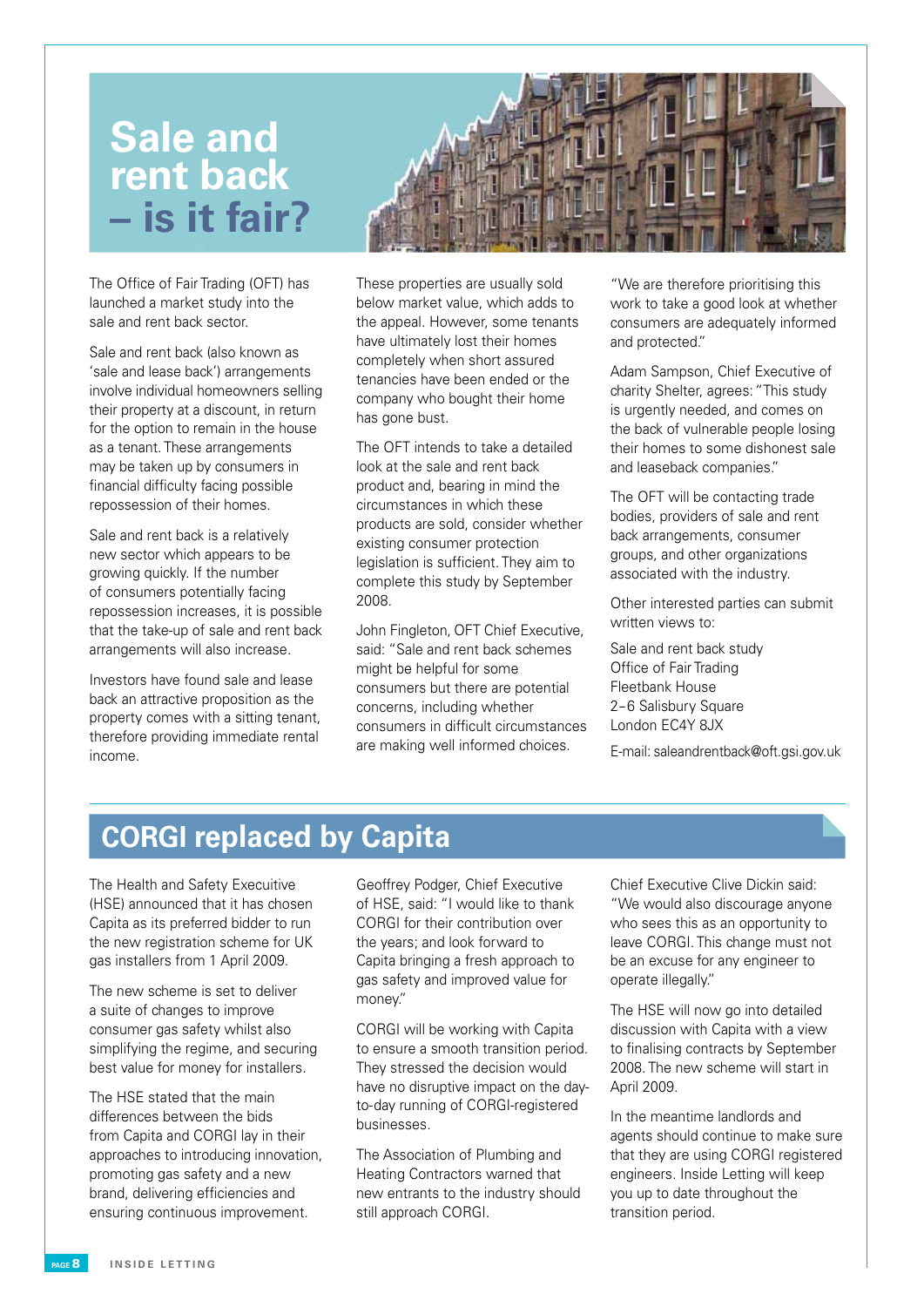# letwise



#### help and advice for Edinburgh's private tenants and landlords

letwise offer a programme of training and briefing events for private landlords in Edinburgh. These courses are designed to inform landlords about the various aspects of property and tenancy management and to update on any changes which impact on the private rented market.



#### Landlord Training Programme: October 08 – December 2008

#### TRAINING SESSIONS

#### **Keeping the Peace**

Thursday 16 October 2008, 1 – 4pm Venue: Midlothian Suite, Lothian Chambers, George IV Bridge, Edinburgh EH1 1RN

Antisocial behaviour can mean anything from noisy washing machines to loud parties to crime. As a registered private landlord you now have a legal responsibility to deal with complaints about your tenant's behaviour – even if this behaviour does not appear "antisocial" in the extreme. Failure to deal with your tenant's behaviour can lead to loss of your registered private landlord status which ultimately means you would be unable to let your property.

#### **Course objectives**

This course will:

- explain the different types of behaviour that are defined as "antisocial"
- explain how, as a private landlord, you have a legal responsibility to deal with your tenant's behaviour
- understand the different types of mortgages available and their advantages
- tell you about how the Council can assist and support you in meeting these obligations
- advise you on ways you can try to avoid antisocial behaviour occurring
- advise you on the steps you can take to deal with situations where your tenant's behaviour is causing complaint.

#### **Is it for you?**

This course is an essential for all private landlords and letting agents.

#### **Marketing Your Property and Deposits**

Thursday 23 October 2008, 1 – 4.30pm Venue: European Room, City Chambers, High Street, Edinburgh EH1 1Y YJ

This course is designed to inform landlords and letting agents on how to market and stage their property effectively in a highly competitive letting environment. The course will also cover best practice when dealing with tenants' deposits and will address the many varied problems relating to creating holding deposits and making deductions from security deposits. Other aspects covered will include dealing with guarantors and distance selling regulations.

#### **Course objectives**

By the end of the course delegates will:

- understand how to effectively market a property and achieve optimum rents
- understand the legal implications if they let a property without the tenants actually viewing the property (Distance Selling Regulations)
- understand the legalities and implications of requesting a rent guarantor
- understand the legal requirements around deposits
- be aware of how to deal with disputes around deposits.

#### **Is it for you?**

This course is beneficial both for newcomers to the private renting business and experienced landlords and letting agents alike.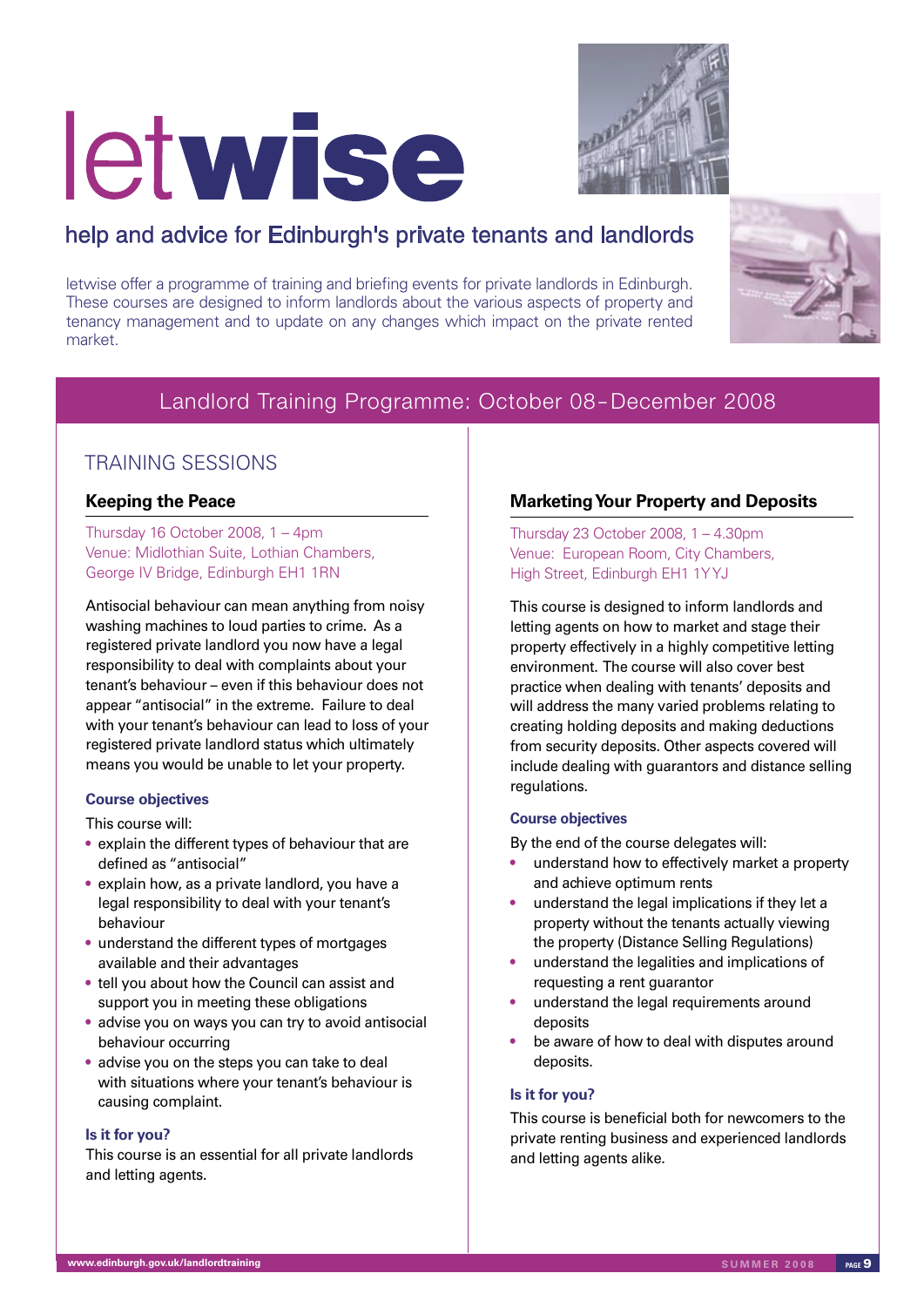Thursday 30 October 2008, 5.45 – 8.30pm Venue: European Room, City Chambers, High Street, Edinburgh EH1 1YJ

This course will inform landlords and letting agents on the new property standards in relation to fire, electrics and plumbing.

#### **Course objectives**

By the end of the course delegates will:

- be aware of the importance of good fire safety in rented property and why it is taken so seriously
- be aware of new building regulations
- be aware of water byelaws operated by Scottish Water.

#### **Is it for you?**

This course is recommended for all private landlords and letting agents.

#### **Finance Matters**

Thursday 6 November 2008, 1 – 4.30pm Venue: Main Council Chamber, City Chambers, Edinburgh EH1 1YJ

This course will give an overview of the issues which should be considered when buying, renting and disposing of property in order to maximise the benefits of current tax legislation. It will also cover how to maintain effective financial and bookkeeping records and the types of insurance cover which should be considered when renting property **Fire, Electrical and Plumbing Regulations**<br>
Thursday 30 Cotober 2008, 5.45 - 8.30pm<br>
Venue: European Room, City Chambers,<br>
High Street, Edinburgh EH1 1YJ<br>
This course well inform handlords and letting agent<br>
on the new pr

#### **Course Objectives**

By the end of the course delegates will be able to:

- understand the implications of current taxation legislation as it affects landlords
- understand the most effective ways to structure finances to maximise benefits
- understand the different types of mortgages available and their advantages
- understand how to maintain effective financial and bookkeeping records
- be aware of the insurance market, and the types of insurance covers landlords should consider when renting property.

#### **Is it for you?**

This course is aimed at both new and experienced landlords and letting agents or those considering how to maximise tax benefits from current legislation and those who would like more information on effective bookkeeping.

#### **Gas Safety Awareness**

Tuesday 11 November 2008, 1 – 5pm Venue: European Room, City Chambers, Edinburgh EH1 1YJ

This course informs participants of their legal duties and responsibilities as a landlord / agent relating to any property which has a gas supply. You will be surprised how much you realise you didn't know. This course is certificated by Corgi Services Ltd

#### **Course objectives**

By the end of this course delegate will:

- be aware of the role of Corgi, and the advice and assistance available
- be aware of the requirements on Corgi registered fitters
- be aware of the legal requirements and responsibilities on landlords and agents
- be able to understand landlord gas safety certificates
- be aware of what can go wrong and the consequences.

#### **Is it for you?**

This course 'should be made a requirement' for anyone who lets property which has a gas supply whether as a landlord or as an agent.

#### **All of these courses are free of charge.**

**You can book a place by contacting letwise on 0131 529 7454 or e-mailing: letwise@edinburgh.gov.uk**

**For further information about these courses or future training events, contact our Training and Development Officer, Rachel Fleming on 0131 529 2177 or e-mail: rachel.fleming@edinburgh.gov.uk**

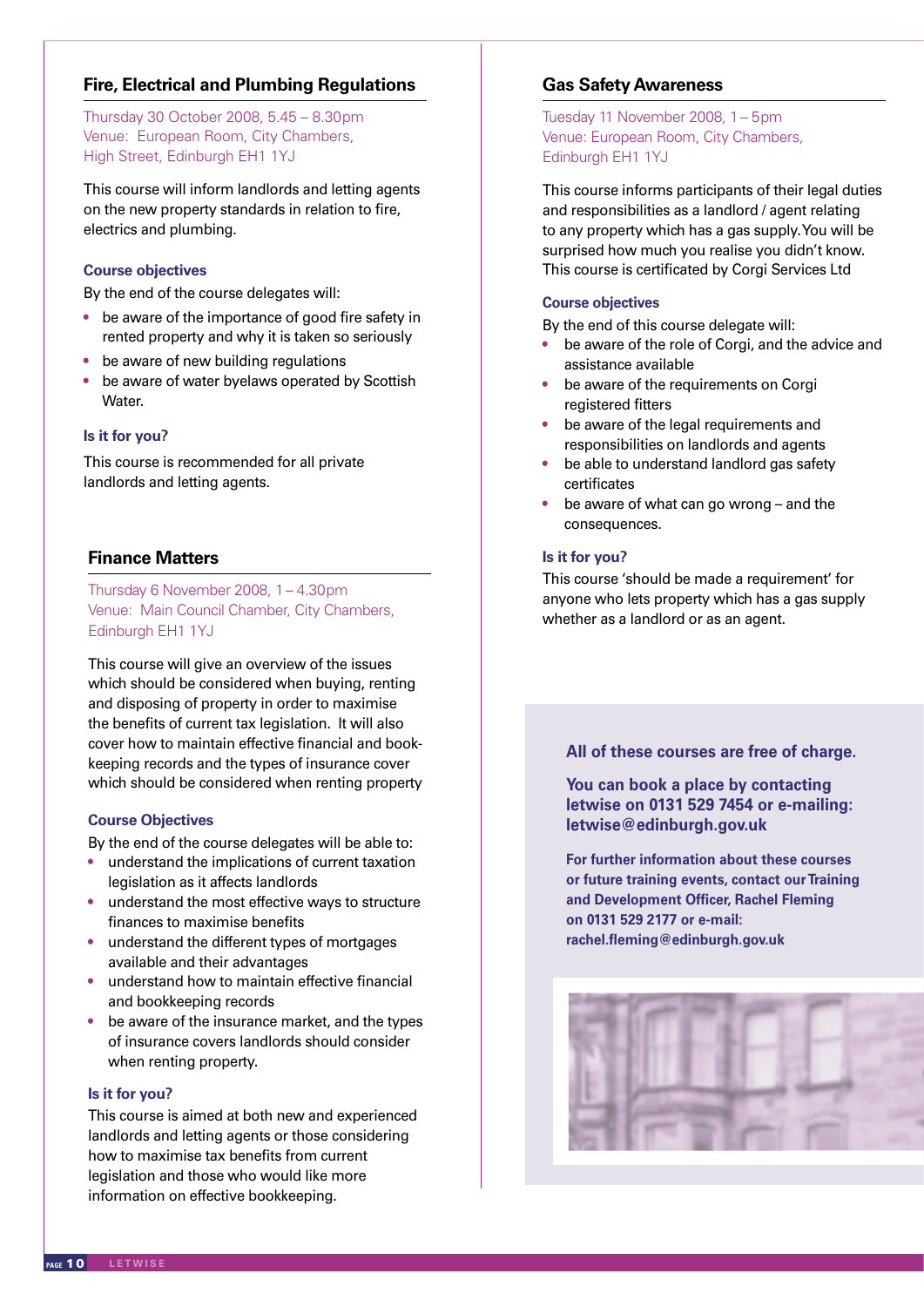#### **Tenancy Agreements**

Thursday 13 November 2008, 5.45 – 8.30pm Venue: European Room, City Chambers, High Street, Edinburgh EH1 1IYJ

This course will identify the key elements for inclusion in tenancy agreements, and suggest good practice issues in establishing assured and short assured tenancies.

#### **Course objectives**

By the end of this course delegate will:

- be aware of the legal requirements and pitfalls in creating assured and short assured tenancies
- be aware of unfair contract terms in leases and how to avoid these
- be aware of the legal rights and obligations of landlords and tenants
- understand what action can be taken against tenants if things go wrong
- be aware of what could be construed as harassment.

#### **Is it for you?**

This course is intended for private landlords and letting agents involved in creating tenancy agreements whether let to individuals/families or shared occupancy. It is intended to cover assured and short assured tenancies, and is not intended to address resident landlords or protected tenancies.

Due to the high level of non attendance at courses recently, we have changed our policy. Delegates who fail to cancel their place on the course and subsequently do not attend, will be excluded from all remaining courses in the quarter. This is to enable us to maximise capacity and make sessions as cost effective as possible. This does not prevent delegates from booking on courses within the next advertised quarter.



#### **Recovery of Possesion**

Thursday 27 November 2008, 5.45 – 8pm Venue: European Room, City Chambers, High Street, Edinburgh EH1 1YJ

This course will enable delegates to understand the legal requirements and pitfalls in successfully recovering possession of their property under the assured and short assured tenancy regime..

#### **Course objectives**

By the end of the course delegates will:

- understand the mandatory and discretionary grounds for repossession
- understand the legal requirements to successfully regain possession at the end of a lease
- be aware of the notices and procedures required in repossession
- be aware of what can go wrong when seeking possession, and how to avoid these problems
- understand court processes.

#### **Is it for you?**

This course is intended for both new and experienced landlords and letting agents. It is not designed for resident landlords.

#### **The Law of Repairs**

Thursday 4 December 2008, 5.45 – 8pm Venue: Main Council Chamber, City Chambers, High Street, Edinburgh EH1 1YJ

This course will look at the rights and duties landlords and tenants have in cases of disrepair and from where these rights and duties come.

#### **Course objectives**

By the end of the course delegates will:

- be aware of statutory and common law repairing obligations
- understand the requirements of the Repairing **Standard**
- be aware of how the Private Rented Housing Panel operates
- have an understanding of gas safety, furniture and fire safety
- regulations, and electrical safety.

#### **Is it for you?**

This course is intended for both new and experienced This course is designed for both new and experienced landlords and letting agents.